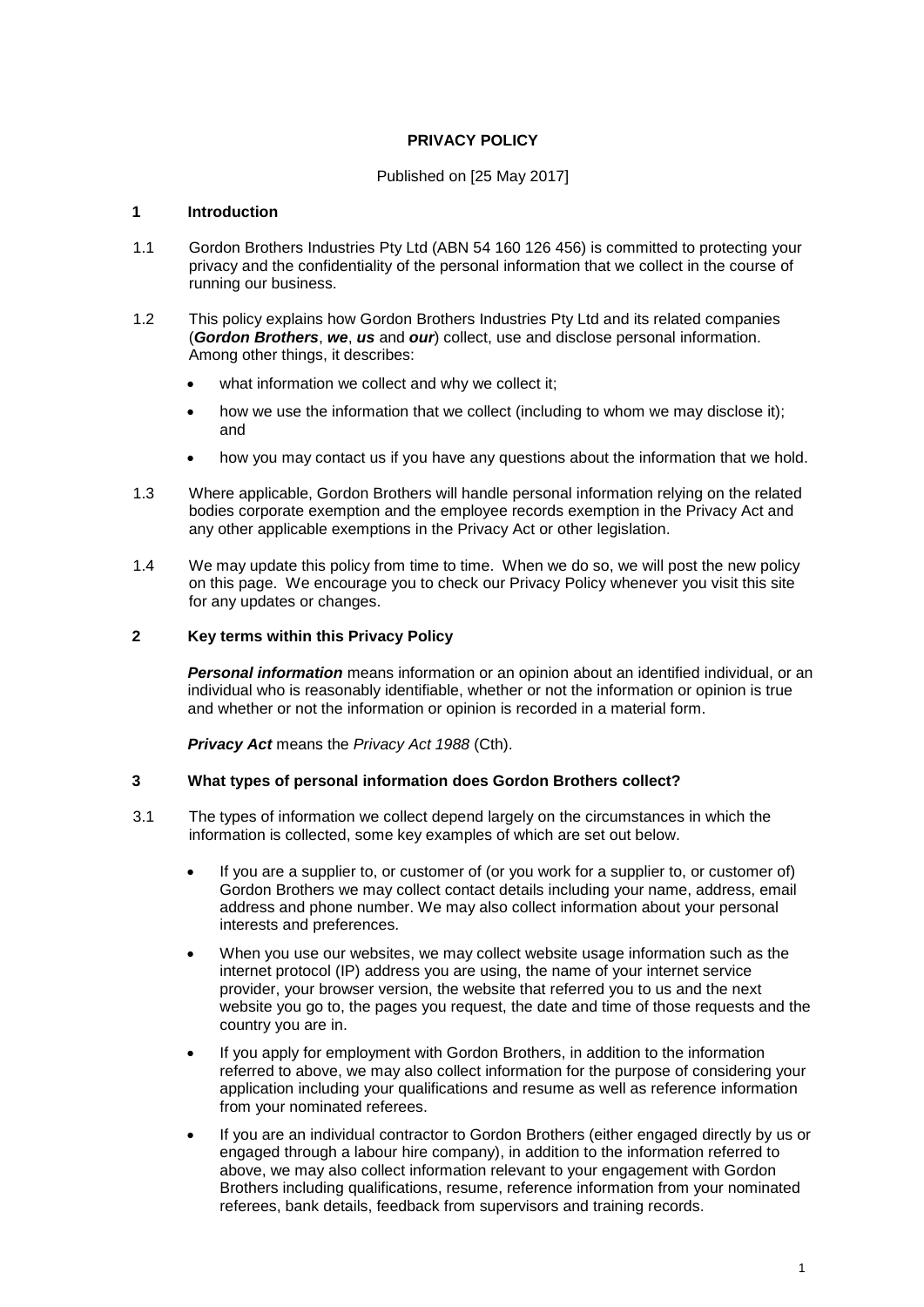3.2 In addition to the types of personal information identified above, Gordon Brothers may collect personal information as otherwise permitted or required by law.

# **4 How do we collect your personal information?**

Gordon Brothers collects personal information in a number of ways. The most common ways we collect your personal information are:

- directly from you when you provide it to us or our agents or contractors;
- via our websites or when you deal with us online (including through our social media pages);
- if you are an individual contractor to Gordon Brothers, from your employer or a recruitment agency;
- from third parties (for example, from referees if you apply for a position as an employee or contractor with us); and
- from our related companies.

## **5 For what purposes do we collect, use and disclose your personal information?**

- 5.1 Broadly speaking, we use the personal information we collect to provide and improve our products and services. Some examples of how we use your personal information include:
	- to provide or promote our products and services to you or your organisation (including for example by phone, mail, email, SMS or targeted digital marketing);
	- to inform you about upcoming events, special promotions or offers which Gordon Brothers believes may be of interest to you;
	- to contact you to obtain your feedback, to find out your level of satisfaction with our products and services and for other market research activities;
	- to consider you for a job at Gordon Brothers (whether as an employee or contractor) or other relationships with us;
	- to process a credit application for an organisation you are associated with (e.g. a company of which you are a director).
- 5.2 In addition to the purposes listed above, Gordon Brothers may use your personal information for other purposes which will be made clear to you at the time we collect that information, or for other purposes permitted or required by law.
- 5.3 Please contact us using the contact details below if you wish to unsubscribe from our direct marketing.

### **6 What happens if you don't provide personal information?**

Generally, you have no obligation to provide any personal information requested by us. However, if you choose not to provide certain personal information we may not be able to provide you with the products and services that you require.

### **7 To whom do we disclose personal information?**

- 7.1 We may disclose your personal information to third parties in connection with the purposes described above. We may also disclose your personal information where we are required or authorised to do so by law.
- 7.2 This may include disclosing your personal information to the following types of third parties:
	- our related companies;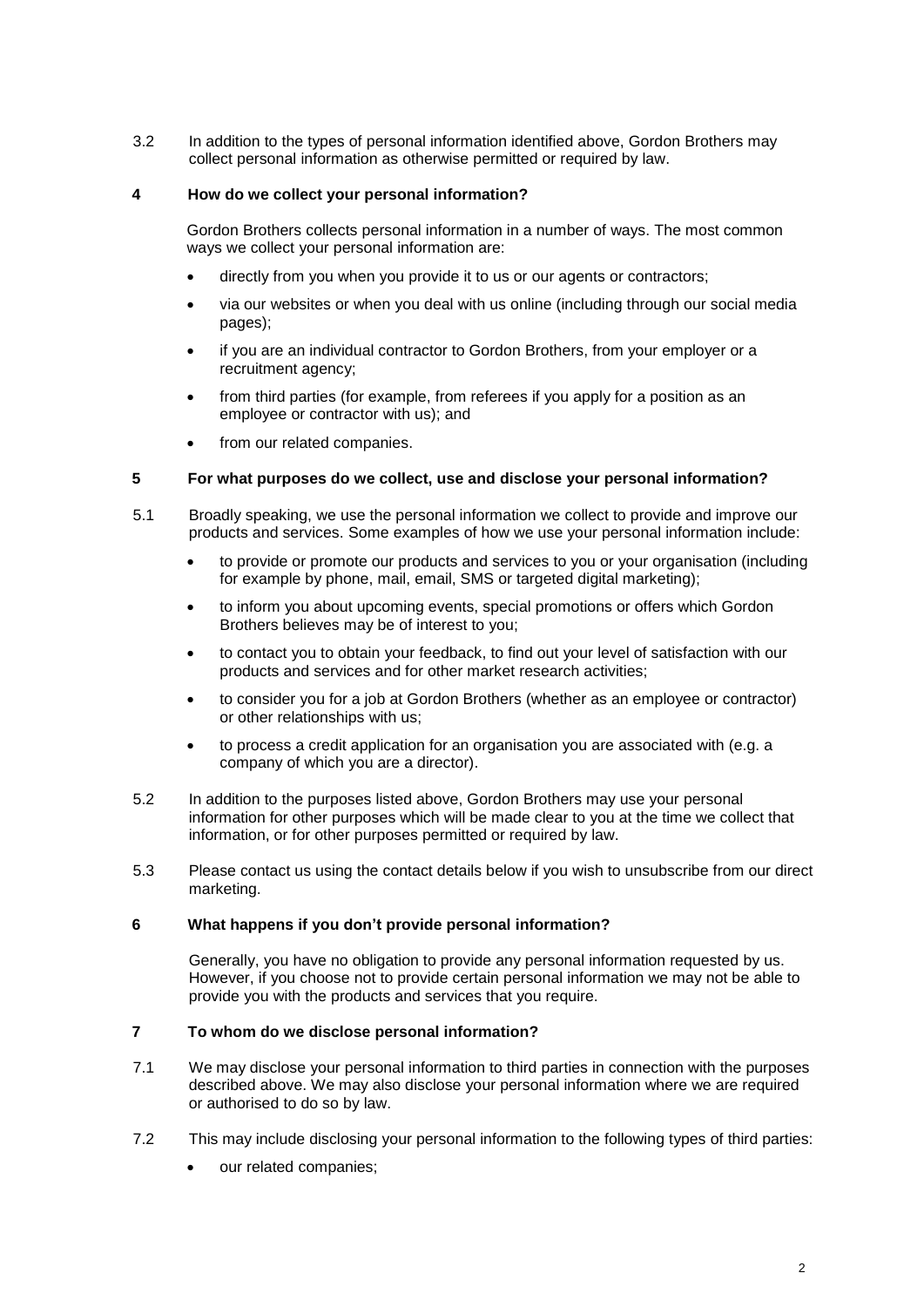- our contractors and other third parties that provide goods and services to us (including for example IT service providers, HR-related service providers and marketing and promotions agencies);
- companies that may use your personal information in order to tailor electronic advertising to you (e.g. on a webpage) in relation to our products and services;
- our accountants, insurers, lawyers, auditors and other professional advisers;
- if you are an individual contractor to Gordon Brothers, to your employer or agency;
- in the unlikely event that we or our assets may be acquired or considered for acquisition by a third party, that third party and its advisors; and
- credit reporting agencies.
- 7.3 We take reasonable steps to ensure that these third parties are bound by confidentiality and privacy obligations in relation to the protection of your personal information.
- 7.4 If you post information to public parts of our websites or social media pages, you acknowledge that such information (including your personal information) may be available to be viewed by the public. You should use discretion in deciding what information you upload to such sites.

## **8 Does personal information leave Australia?**

- 8.1 Some of the third parties to whom we disclose personal information may be located outside Australia. Where this is the case (unless a relevant exception applies under the Privacy Act) we take reasonable steps to ensure that your personal information will not be held, used or disclosed by such third party in a way that is inconsistent with the principles contained in the Privacy Act.
- 8.2 These overseas third parties typically provide data-storage related services, and are located in countries such as the USA.

## **9 How do we protect personal information?**

- 9.1 Gordon Brothers takes reasonable steps to ensure that the personal information we collect from you is held securely and protected from misuse and unauthorised access or disclosure.
- 9.2 Unfortunately, we cannot and do not guarantee that unauthorised access to your personal information will not occur. Accordingly, where consistent with applicable legislation, any personal information you provide to Gordon Brothers will be at your own risk (even if we are negligent). Nothing in this Privacy Policy restricts, excludes or modifies or purports to restrict, exclude or modify any rights you have under the Privacy Act or any statutory consumer rights under any applicable law including the Competition and Consumer Act 2010 (Cth). If you do become aware of a breach of security in relation to your personal information, please contact us.

#### **10 Links, cookies and use of Gordon Brothers websites**

- 10.1 Gordon Brothers websites may contain links to other sites. This Privacy Policy applies to our websites and not any linked sites which are not operated or controlled by Gordon Brothers. We encourage you to read the privacy policies of each website that collects your personal information.
- 10.2 Gordon Brothers uses "cookies" and similar technology on its websites. The use of such technologies is an industry standard, and helps us monitor the effectiveness of our advertising and how visitors use our websites. We use such technologies to generate statistics, measure your activity, improve the usefulness of our communications and enhance the user experience.